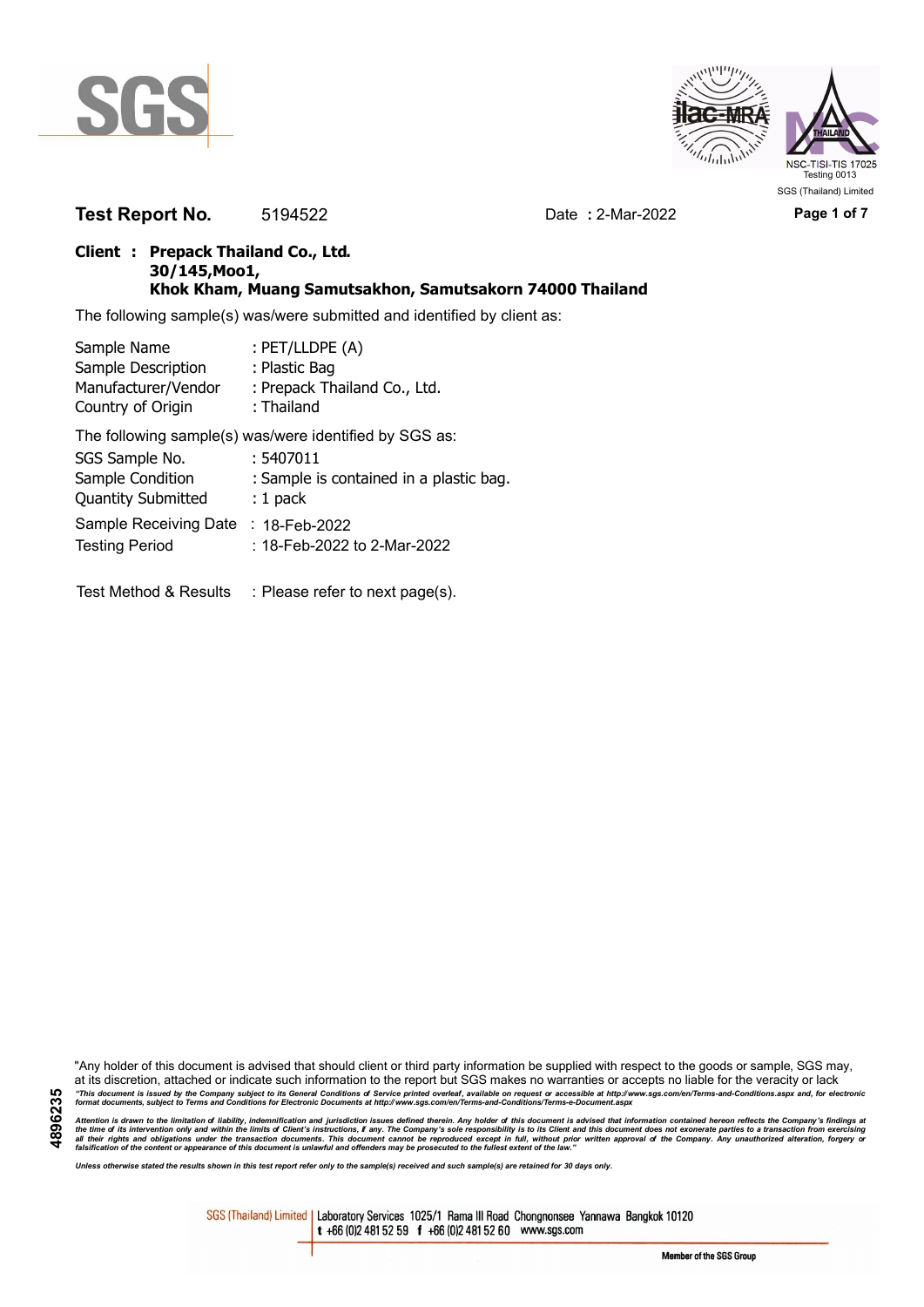



## **Test Report No.** 5194522 Date **:** 2-Mar-2022 **Page 2 of 7**

#### **Test Requested & Result Summary**

Test Requested : Please refer to the result summary (Test parameter(s) was/were selected by client).

Result Summary:

| <b>Test Requested</b>                                                                                                                 | Conclusion  |
|---------------------------------------------------------------------------------------------------------------------------------------|-------------|
| (1) Notification of the Ministry of Public Health (No.295) B.E. 2548 (2005):<br>Qualities or standard for container made from plastic |             |
| a) Polyethylene (PE)                                                                                                                  |             |
| 1. Lead content                                                                                                                       | <b>PASS</b> |
| 2. Cadmium content                                                                                                                    | <b>PASS</b> |
| 3. Heavy metal (as lead) in 4% concentrated acetic acid extraction                                                                    | <b>PASS</b> |
| 4. Quantity of potassium Permanganate Consumed                                                                                        | <b>PASS</b> |
| 5. Residue after Evaporation Test                                                                                                     | <b>PASS</b> |
| 6. Migration of color Extraction                                                                                                      | <b>PASS</b> |
| (2) Additional request by client's                                                                                                    |             |
| 1. Germanium (Elution)                                                                                                                | See result  |
| 2. Antimony (Elution)                                                                                                                 | See result  |

#### Remark:

1.Test results in this report are applicable for the item tested and reflects the tested sample as received. 2.The decision rules based on simple acceptance which the probability of false accept may be as high as 50% in case the results is exactly on the tolerance limit.

#### **Signed for and on behalf of SGS (Thailand) Limited**

**Rutchuporn Moungsom Laboratory manager - Hardgood**

"Any holder of this document is advised that should client or third party information be supplied with respect to the goods or sample, SGS may, at its discretion, attached or indicate such information to the report but SGS makes no warranties or accepts no liable for the veracity or lack "This document is issued by the Company subject to its General Conditions of Service printed overleaf, available on request or accessible at http://www.sgs.com/en/Terms-and-Conditions.aspx and, for electronic<br>format docume

Attention is drawn to the limitation of liability, indemnification and jurisdiction issues defined therein. Any holder of this document is advised that information contained hereon reflects the Company's findings at<br>all th

*Unless otherwise stated the results shown in this test report refer only to the sample(s) received and such sample(s) are retained for 30 days only.*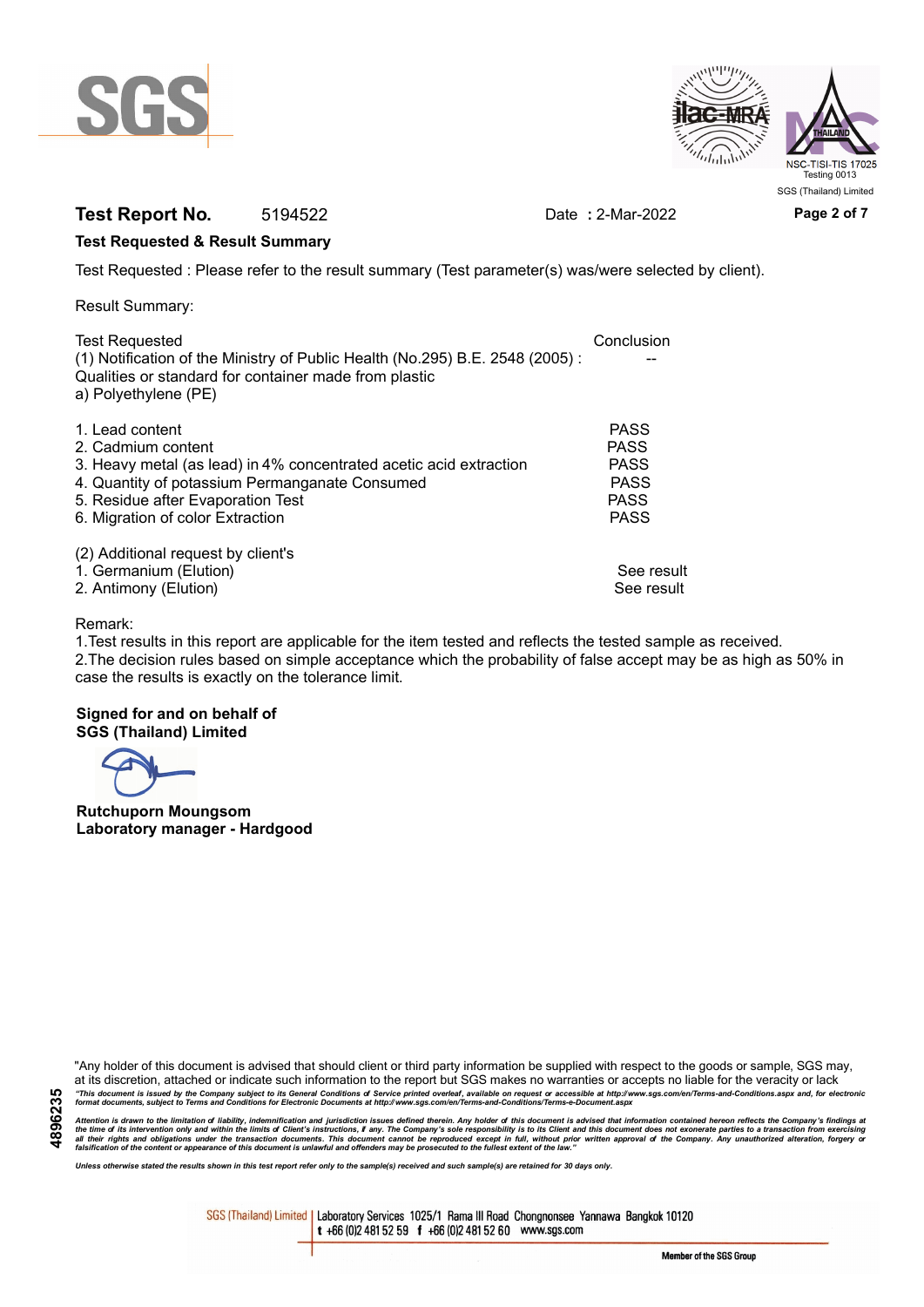



# **Test Report No.** 5194522 Date **:** 2-Mar-2022 **Page 3 of 7**

**TEST RESULTS**

**(1) Notification of the Ministry of Public Health (No.295) B.E. 2548 (2005) : Qualities or standard for container made from plastic.**

#### **a) Polyethylene (PE)**

#### **Qualities and standard of plastic**

Method : With reference to TIS 656: 2556. Analysis was performed by ICP-OES.

| <b>Details</b>     | Result (1)<br>(mg/kg) | <b>Limit of Quantitative</b><br>(mg/kg) | <b>Permissible Limit</b><br>(mg/kg) |
|--------------------|-----------------------|-----------------------------------------|-------------------------------------|
| Lead content***    |                       | 2.0                                     | 100                                 |
| Cadmium content*** |                       | 2.0                                     | 100                                 |

Sample Description :

1. Clear plastic bag

Note :

**4896235**

1. mg/kg = milligram per kilogram  $2. <$  = Less than

"Any holder of this document is advised that should client or third party information be supplied with respect to the goods or sample, SGS may, at its discretion, attached or indicate such information to the report but SGS makes no warranties or accepts no liable for the veracity or lack "This document is issued by the Company subject to its General Conditions of Service printed overleaf, available on request or accessible at http://www.sgs.com/en/Terms-and-Conditions.aspx and, for electronic<br>format docume

Attention is drawn to the limitation of liability, indemnification and jurisdiction issues defined therein. Any holder of this document is advised that information contained hereon reflects the Company's findings at<br>all th

*Unless otherwise stated the results shown in this test report refer only to the sample(s) received and such sample(s) are retained for 30 days only.*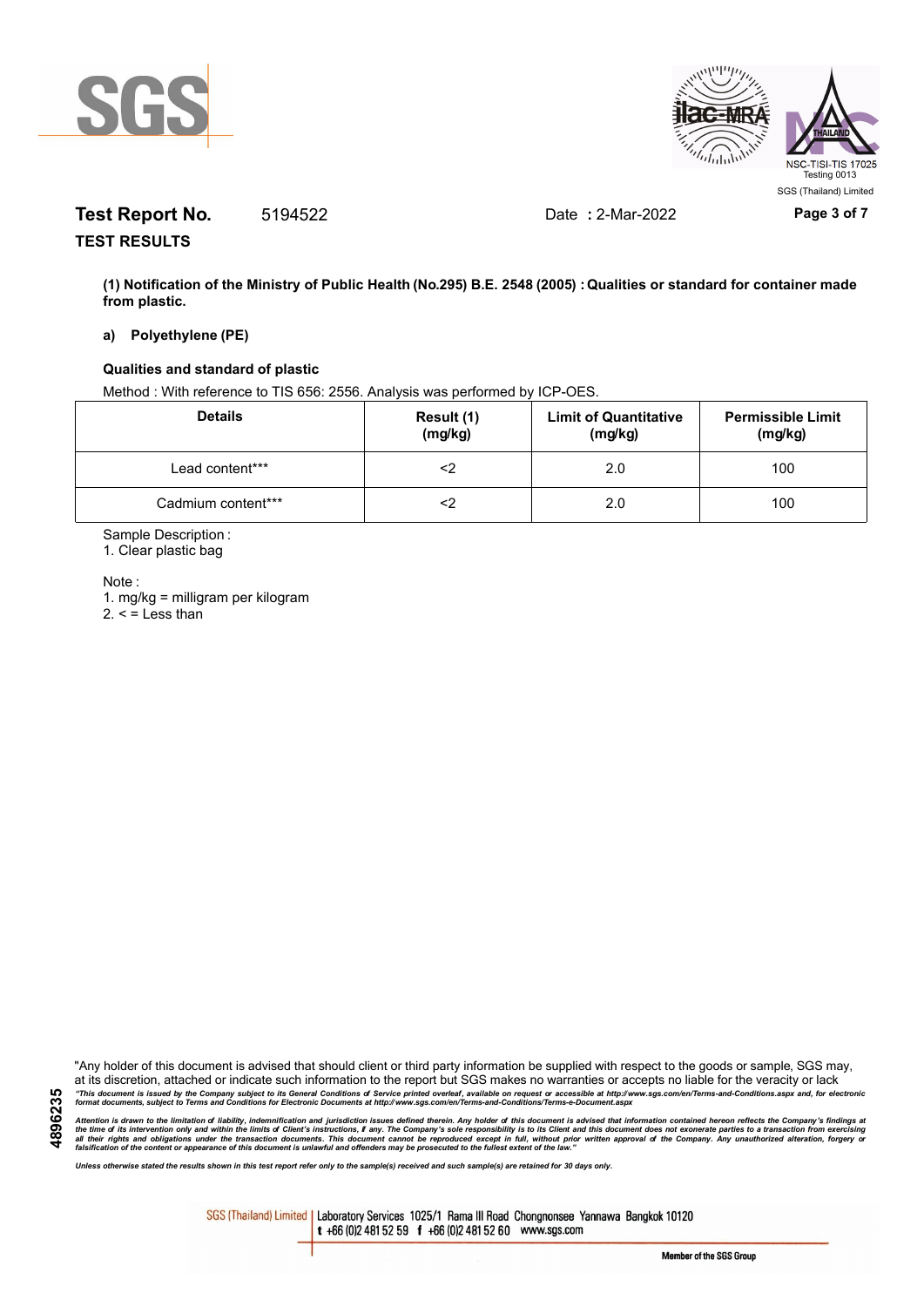



### **Test Report No.** 5194522 Date **:** 2-Mar-2022 **Page 4 of 7**

#### **TEST RESULTS**

#### **Qualities and standard of dissemination**

Method : With reference to TIS 656: 2556.

| <b>Details</b>                                                                      | Test Condition <sup>^</sup>                                   | Result (1)<br>(mg/dm3) | <b>Limit of Quantitative</b><br>(mg/dm3) | <b>Permissible Limit</b><br>(mg/dm3) |
|-------------------------------------------------------------------------------------|---------------------------------------------------------------|------------------------|------------------------------------------|--------------------------------------|
| Heavy metal (calculated as lead) in<br>4% concentrated acetic acid<br>extraction*** | 30 minute at<br>60 degree C                                   | $<$ 1                  |                                          |                                      |
| Potassium permanganate used for<br>reaction in water extraction***                  | 30 minute at<br>60 degree C                                   | $<$ 1                  | 1.0                                      | 10                                   |
| Residue substances which is<br>evaporate in water***                                | 30 minute at<br>60 degree C                                   | $3$                    | 3.0                                      | 30                                   |
| Residue substances which is<br>evaporate in 4% concentrated acetic<br>acid***       | 30 minute at<br>60 degree C                                   | $<$ 3                  | 3.0                                      | 30                                   |
| Residue substances which is<br>evaporate in 20% concentrated<br>alcohol***          | 30 minute at<br>60 degree C                                   | $3$                    | 3.0                                      | 30                                   |
| Residue substances from volatile<br>matters in normal heptane***                    | Room temperature<br>$(1 \text{ hr. at } 25 \text{ degree C})$ | $3$                    | 3.0                                      | 150                                  |

Sample Description :

1. Clear plastic bag with multicolor printed (inside)

Note :

1. mg/dm3 = milligram per cubic decimeter

2. Degree C = degree Celsius

 $3. <$  = Less than

Remark :

1.  $^{\circ}$  = In case of the use at temperature not higher than 100 degree Celsius

"Any holder of this document is advised that should client or third party information be supplied with respect to the goods or sample, SGS may, at its discretion, attached or indicate such information to the report but SGS makes no warranties or accepts no liable for the veracity or lack "This document is issued by the Company subject to its General Conditions of Service printed overleaf, available on request or accessible at http://www.sgs.com/en/Terms-and-Conditions.aspx and, for electronic<br>format docume

Attention is drawn to the limitation of liability, indemnification and jurisdiction issues defined therein. Any holder of this document is advised that information contained hereon reflects the Company's findings at<br>all th

*Unless otherwise stated the results shown in this test report refer only to the sample(s) received and such sample(s) are retained for 30 days only.*

SGS (Thailand) Limited | Laboratory Services 1025/1 Rama III Road Chongnonsee Yannawa Bangkok 10120 t +66 (0)2 481 52 59 f +66 (0)2 481 52 60 www.sgs.com

Member of the SGS Group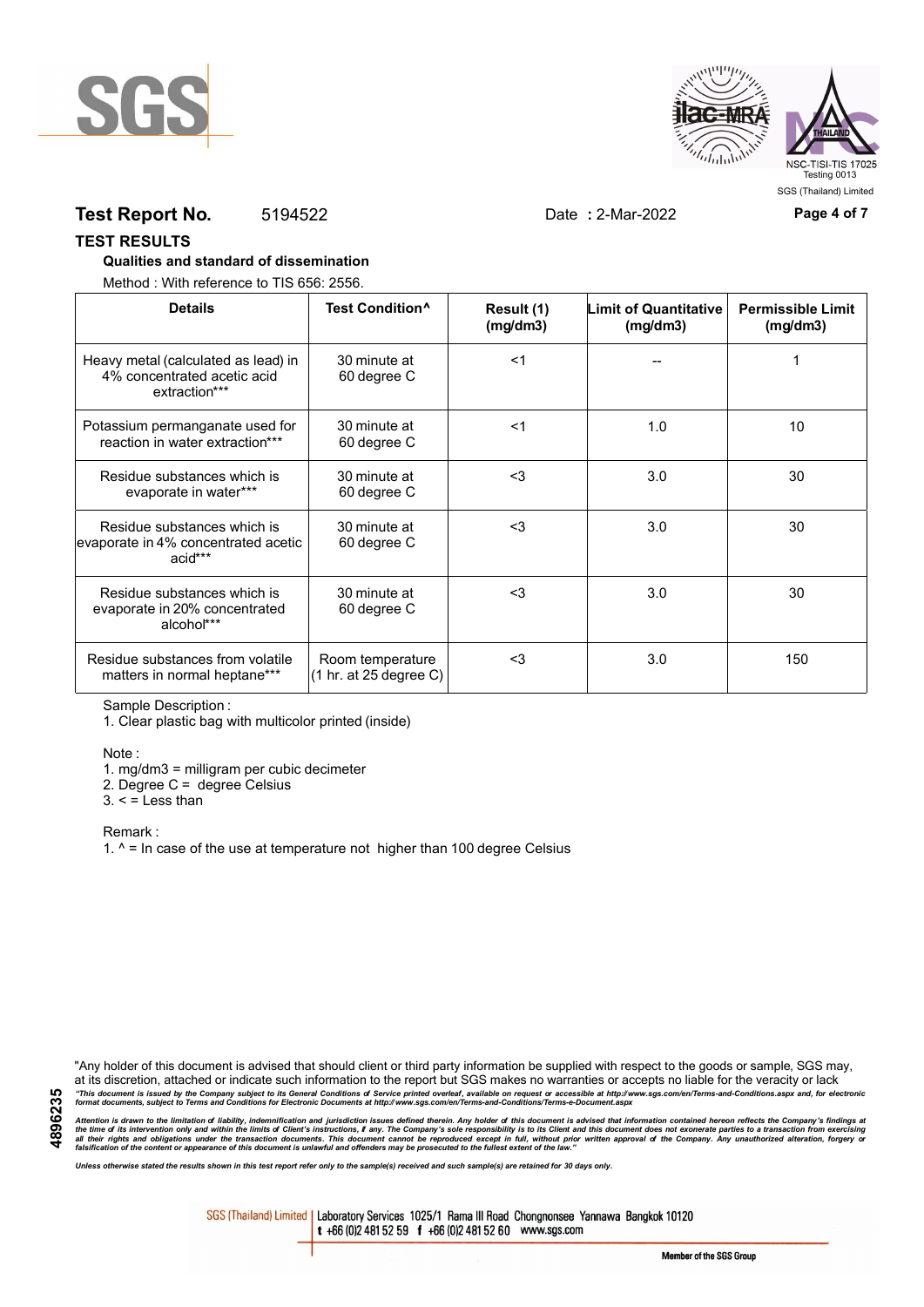



### **Test Report No.** 5194522 Date **:** 2-Mar-2022 **Page 5 of 7**

#### **TEST RESULTS**

#### **Qualities and standard of dissemination**

Test Method : With reference to TIS 655 -1 : 2553

| <b>Details</b>                         | Test Condition <sup>^</sup> | Result (1)               | <b>Permissible Limit</b> |
|----------------------------------------|-----------------------------|--------------------------|--------------------------|
| Migration of color extract by water*** | 30 minute at<br>60 degree C | Negative<br>(See Note 2) | Negative                 |
| Migration of color extract by          | 30 minute at                | Negative                 | Negative                 |
| 4% concentrated acetic acid***         | 60 degree C                 | (See Note 2)             |                          |
| Migration of color extract by          | 30 minute at                | Negative                 | Negative                 |
| 20% concentrated alcohol***            | 60 degree C                 | (See Note 2)             |                          |
| Migration of color extract by          | Room temperature            | Negative                 | Negative                 |
| normal heptanes***                     | (1 hr. at 25 degree C)      | (See Note 2)             |                          |

Sample Description :

1. Clear plastic bag with multicolor printed (inside)

Note :

1. Degree C = degree Celsius

2. "Negative" mean it's not presence of color migration/ "Positive" mean it's presence of color migration

#### Remark :

1.  $^{\circ}$  = In case of the use at temperature not higher than 100 degree Celsius

"Any holder of this document is advised that should client or third party information be supplied with respect to the goods or sample, SGS may, at its discretion, attached or indicate such information to the report but SGS makes no warranties or accepts no liable for the veracity or lack "This document is issued by the Company subject to its General Conditions of Service printed overleaf, available on request or accessible at http://www.sgs.com/en/Terms-and-Conditions.aspx and, for electronic<br>format docume

Attention is drawn to the limitation of liability, indemnification and jurisdiction issues defined therein. Any holder of this document is advised that information contained hereon reflects the Company's findings at<br>all th

*Unless otherwise stated the results shown in this test report refer only to the sample(s) received and such sample(s) are retained for 30 days only.*

SGS (Thailand) Limited | Laboratory Services 1025/1 Rama III Road Chongnonsee Yannawa Bangkok 10120 t +66 (0)2 481 52 59 f +66 (0)2 481 52 60 www.sgs.com

Member of the SGS Group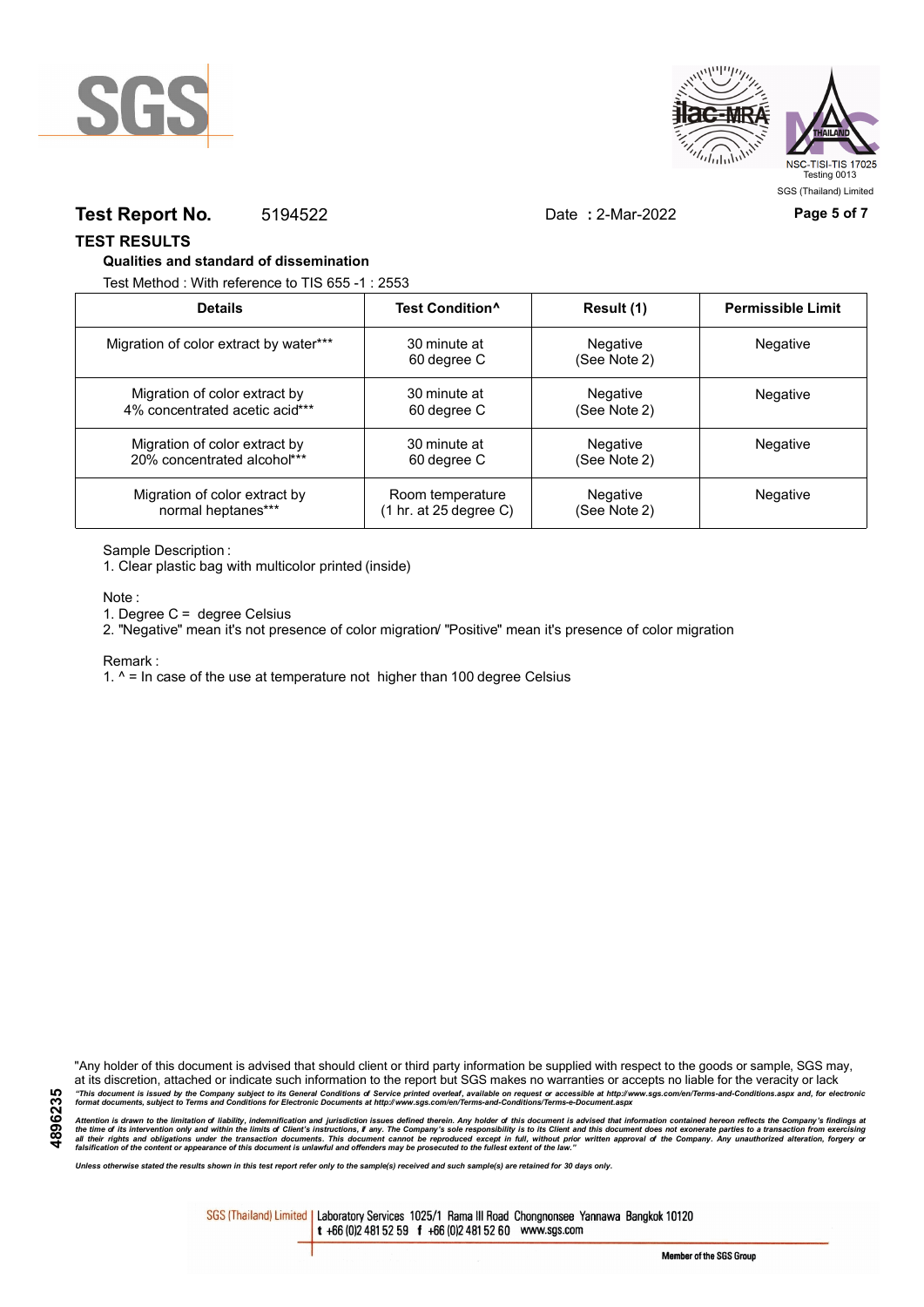



## **Test Report No.** 5194522 Date **:** 2-Mar-2022 **Page 6 of 7**

### **TEST RESULTS**

#### **(2) Additional request by client's**

#### **Qualities and standard of dissemination**

Method : With reference to TIS 656: 2556

| <b>Details</b> | Test Condition <sup>^</sup> | Result (1)<br>(mg/dm3) | Limit of Quantitative   Permissible Limit#<br>(mg/dm3) | (mg/dm3) |
|----------------|-----------------------------|------------------------|--------------------------------------------------------|----------|
| Antimony**     | 30 minute at<br>60 degree C | < 0.02                 | 0.02                                                   | 0.05     |
| Germanium**    | 30 minute at<br>60 degree C | < 0.02                 | 0.02                                                   | 0.10     |

Sample Description :

1. Clear plastic bag with multicolor printed (inside)

Note :

1. mg/dm3 = milligram per cubic decimeter

2. Degree C = degree Celsius

 $3. <$  = Less than

#### Remark :

1.  $^{\circ}$  = In case of the use at temperature not higher than 100 degree Celsius.

2.# = Permissible limit is quoted from Notification of the Ministry of Public Health (No.295) B.E. 2548 (2005) :Qualities or standard for container made from plastic,Polyethylene terephtalate (PET).

3. Test condition & simulant were specified by client.

Remark:

1.The test item(s) marked \*\* on test report is/are analyzed at SGS (Thailand) Limited, address: 41/16-20 and 41/23 Soi Rama III 59, Rama III road, Chongnonsee, Yannawa, Bangkok but not included in the NSC-ONSC accreditation scope. 2.The test item(s) marked \*\*\* on test report is/are analyzed at SGS (Thailand) Limited, address: 41/16-20 and 41/23 Soi Rama III 59, Rama III road, Chongnonsee, Yannawa, Bangkok.

**4896235**

"Any holder of this document is advised that should client or third party information be supplied with respect to the goods or sample, SGS may, at its discretion, attached or indicate such information to the report but SGS makes no warranties or accepts no liable for the veracity or lack "This document is issued by the Company subject to its General Conditions of Service printed overleaf, available on request or accessible at http://www.sgs.com/en/Terms-and-Conditions.aspx and, for electronic<br>format docume

Attention is drawn to the limitation of liability, indemnification and jurisdiction issues defined therein. Any holder of this document is advised that information contained hereon reflects the Company's findings at<br>all th

*Unless otherwise stated the results shown in this test report refer only to the sample(s) received and such sample(s) are retained for 30 days only.*